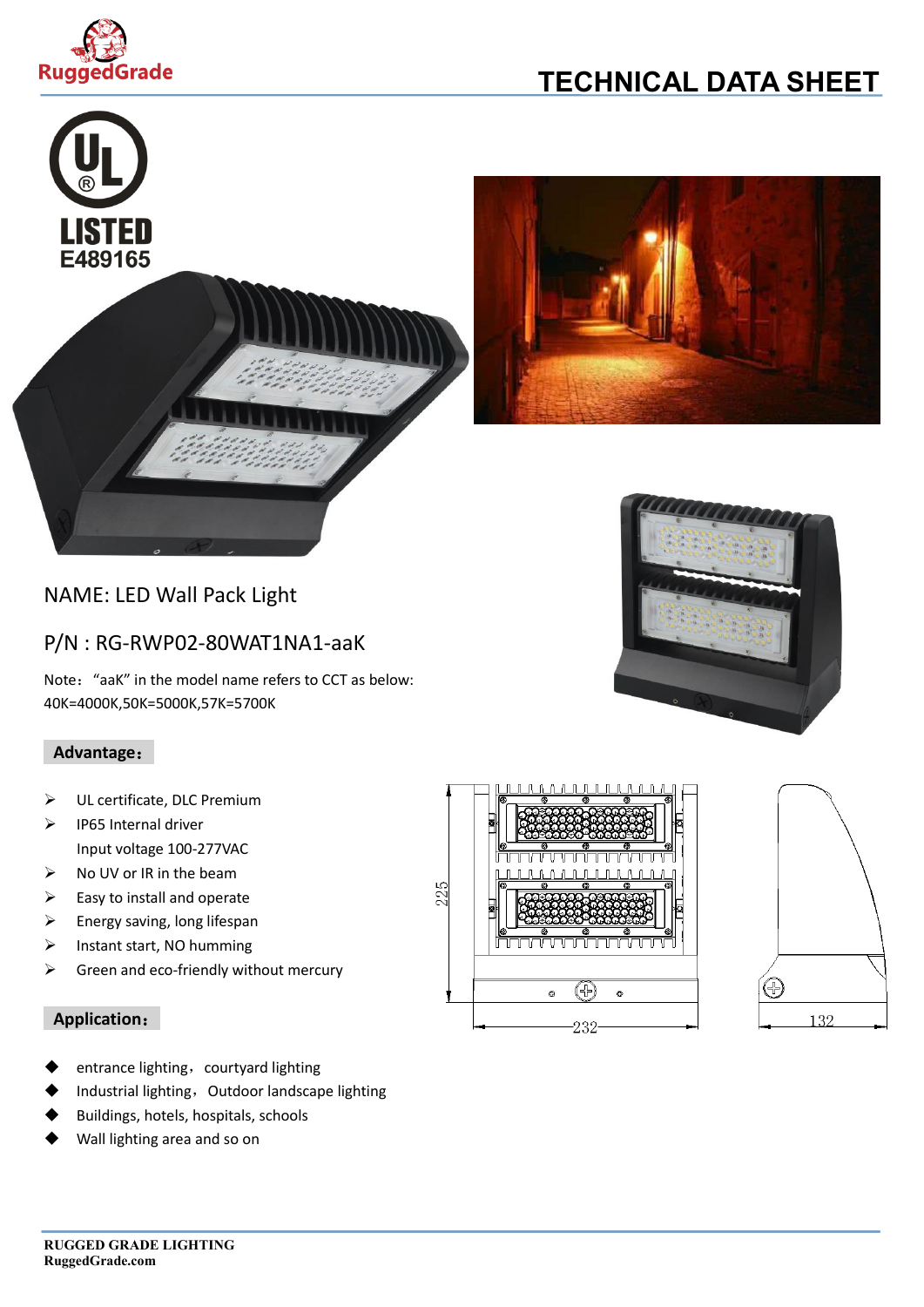

### **Product Specifications**

| Product name     | <b>LED Wall Pack Light</b> |  |
|------------------|----------------------------|--|
| Part No          | RG-RWP02-80WAT1NA1-aaK     |  |
| <b>Dimension</b> | 232 x 132 x 225 mm         |  |

#### **Technical Characteristic**

| Color temperature        | 4000K、5000K、5700K         |  |  |
|--------------------------|---------------------------|--|--|
| <b>CRI</b>               | $>72$                     |  |  |
| Lumen                    | 10400-11200LM             |  |  |
| Lumen Efficacy           | 130-140LM/W               |  |  |
| Input Power              | 80W                       |  |  |
| <b>Viewing Angle</b>     | $60^\circ$                |  |  |
| Input Voltage            | 100-277VAC<br>50/60Hz     |  |  |
| <b>Driver</b>            | <b>Rugged Grade Brand</b> |  |  |
| PF                       | >0.9                      |  |  |
| <b>Waterproof Rating</b> | IP <sub>65</sub>          |  |  |

### **Materials**

| <b>LED Brand</b> | <b>LUMILEDS</b>       |
|------------------|-----------------------|
| LED Type         | <b>LUXEON 3030 2D</b> |
| <b>LED QTY</b>   | <b>98 PCS</b>         |
| Housing          | Aluminum              |
| Housing color    | <b>Black</b>          |

### **Others**

| <b>Operating Temperature</b> | $-20$ 0 45       |
|------------------------------|------------------|
| <b>Operating Humidity</b>    | 20%-90% RH       |
| Storage Temperature          | TO 800<br>-30⊡   |
| <b>Storage Humidity</b>      | 10%-95%          |
| Application                  | Indoor / Outdoor |
| <b>Safety Certification</b>  | UL               |
| <b>Warranty Time</b>         | 5 Years          |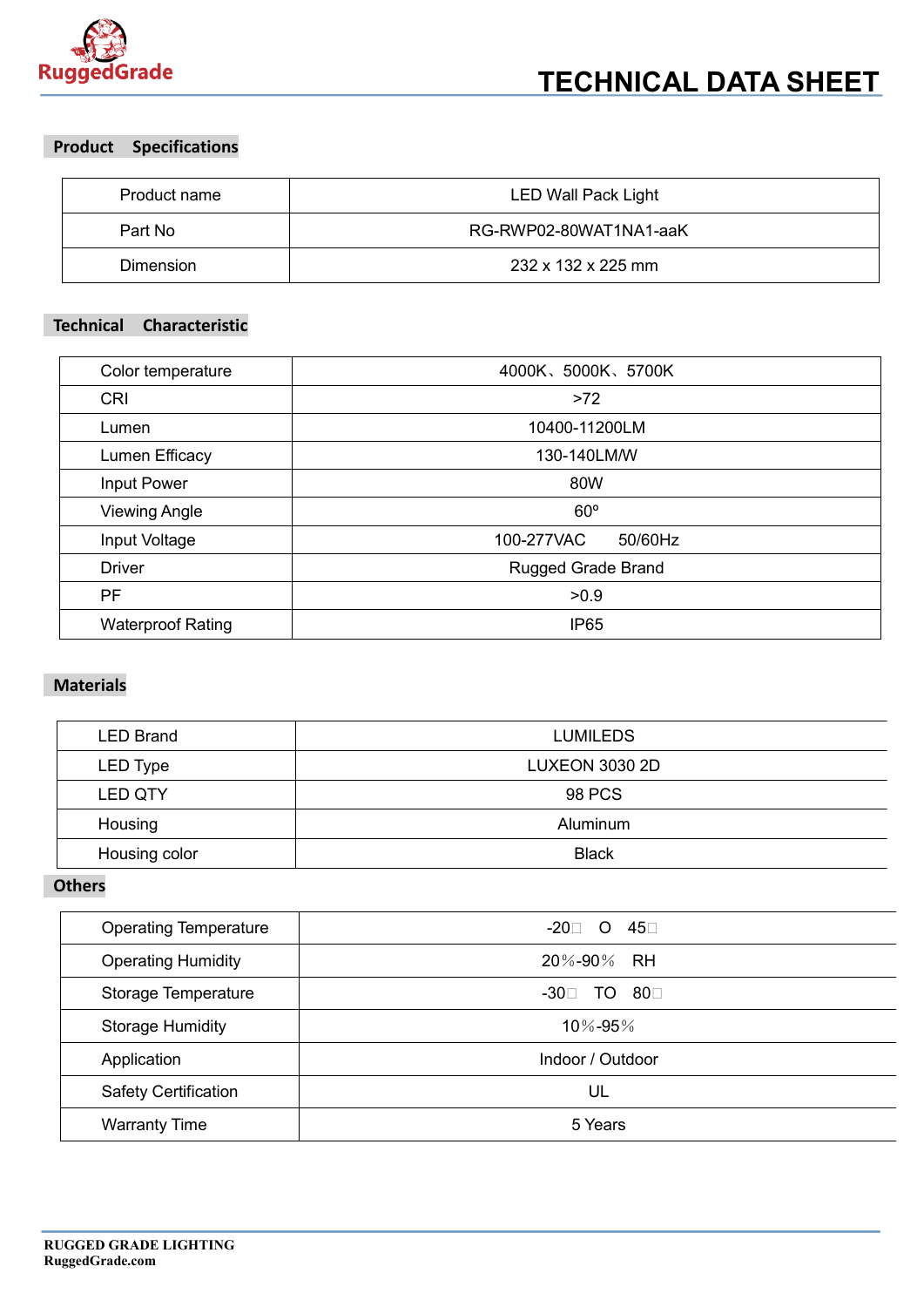

### **DLC 4.2 + DLC Premium Rated**

### **Over 135 Lumens per Watt**

| Model# RG-RWP02-80WAT1NA1-50K                                                                                                                              |                         |                                                                                                                     | ㄹ                      |                    |                   |
|------------------------------------------------------------------------------------------------------------------------------------------------------------|-------------------------|---------------------------------------------------------------------------------------------------------------------|------------------------|--------------------|-------------------|
| Manufacturer: RuggedGrade<br>Brand: RuggedGrade<br><b>Technical Requirements Version: 4.2</b><br>Date Qualified: 01/12/2018<br>Product ID: PLPCXZTXBSJD    |                         |                                                                                                                     |                        |                    |                   |
| Categorization                                                                                                                                             |                         |                                                                                                                     |                        |                    |                   |
| Main: Outdoor Luminaires<br><b>General Application: High Output</b><br>Primary Use: Outdoor Full-Cutoff Wall-Mounted Area<br>Luminaires                    |                         | Classification: Premium<br><b>Is Parent Product: No</b><br>DLC Family Code: ZAZZUB<br><b>Listing Status: Listed</b> |                        |                    | <b>View Notes</b> |
| <b>Reported Data</b><br><b>Zonal Lumens</b>                                                                                                                | <b>Spacing Criteria</b> | <b>Product Features</b>                                                                                             | <b>Version History</b> | <b>Family Data</b> |                   |
| Light Output: 10875 Im<br>Wattage: 80.41 W<br>Efficacy: 135.24 Im/W<br>Power Factor: 0.94<br>CCT: 5000 K<br>CRI: 714<br>Total Harmonic Distortion: 12.15 % |                         |                                                                                                                     |                        |                    |                   |

## **Easy Install with Removeable Plate - Light heads can be Individually Roasted**



### **RuggedGrade.com**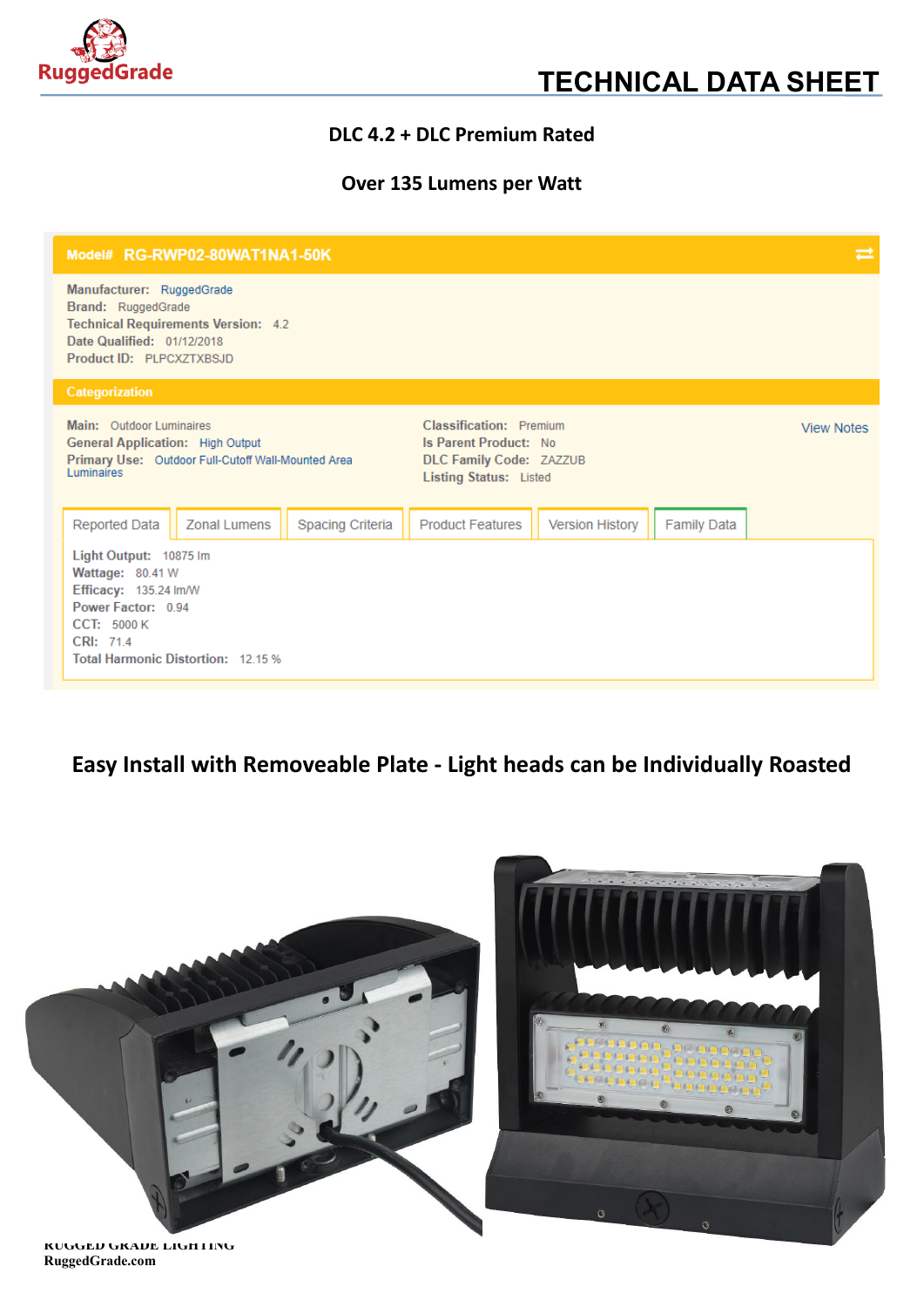

#### **Light Distribution Testing Parameters**

| DATA OF LAMP             |         | Eff: 134.11 lm/W<br>PHOTOMETRIC DATA |               |                          |           |
|--------------------------|---------|--------------------------------------|---------------|--------------------------|-----------|
| MODE                     |         | $Imax$ (cd)                          | 9471          | S/MH(C0/180)             | 0.96      |
| NOMINAL POWER (W)        | 80      | $LOR$ $(*)$                          | 100.0         | S/MH(C90/270)            | 0.86      |
| <b>RATED VOLTAGE (V)</b> | 120     | TOTAL FLUX (1m)                      | 10793         | $\eta$ UP, DN (C0-180)   | 0.1, 52.7 |
| NOMINAL FLUX (1m)        | 10793.5 | CIE CLASS                            | <b>DIRECT</b> | $\eta$ UP, DN (C180-360) | 0.1, 47.1 |
| <b>LAMPS INSIDE</b>      |         | $\eta$ up (%)                        | 0.2           | <b>CIBSE SHR NOM</b>     | 0.75      |
| TEST VOLTAGE (V)         | 120.0   | $n \text{ down } (*)$                | 99.8          | CIBSE SHR MAX            | 0.95      |









**RUGGED GRADE LIGHTING RuggedGrade.com**